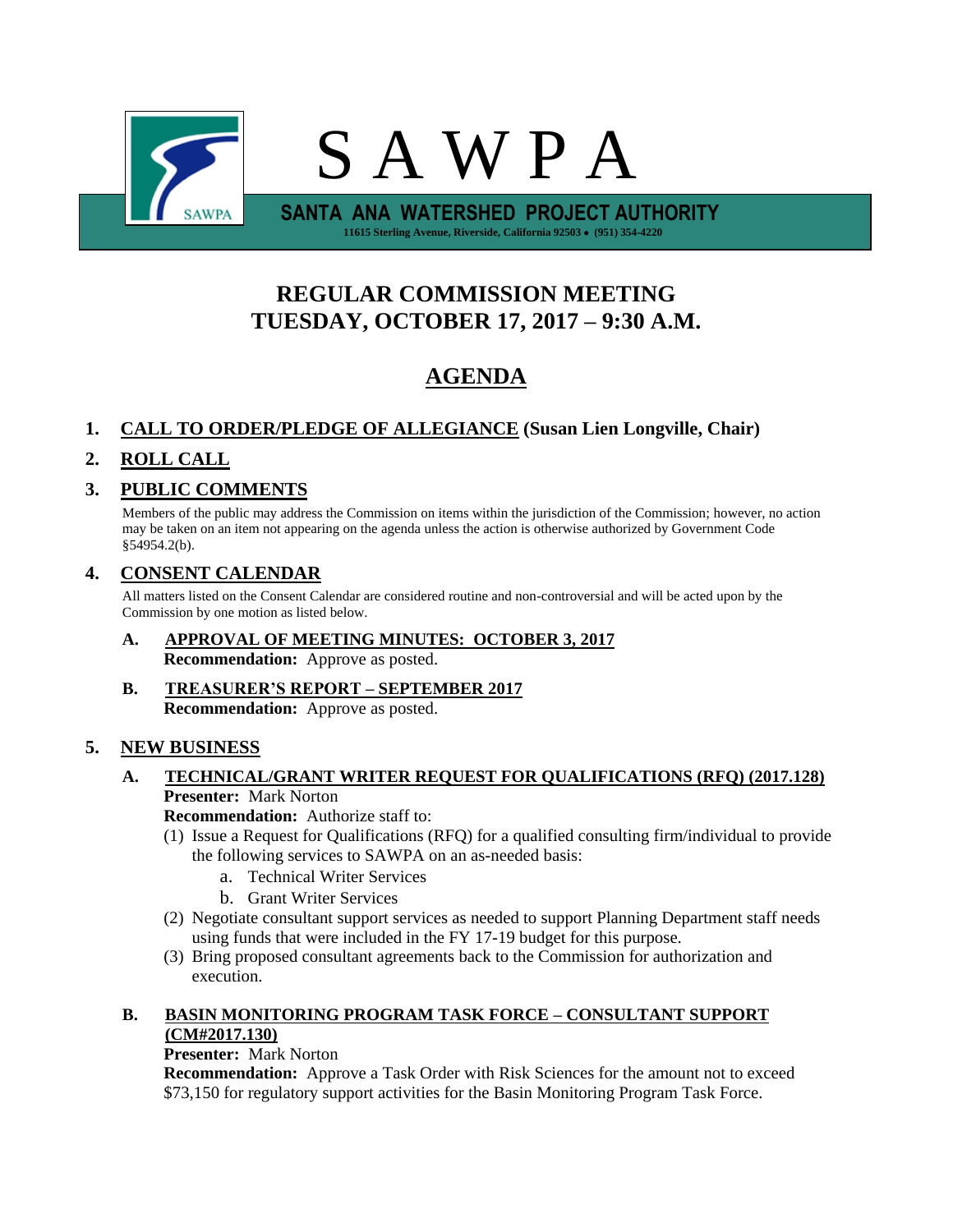#### **C. OWOW PLAN UPDATE 2018 GOALS & OBJECTIVES DEVELOPMENT (CM#2017.131)**

#### **Presenter:** Mike Antos

**Recommendation:** Invite input about the draft OWOW Plan Update 2018 goals and objectives and then receive and file.

### **D. OWOW PLAN UPDATE 2018 STATUS & PROJECT DEVELOPMENT SUPPORT (CM#2017.132)**

#### **Presenter:** Mark Norton

**Recommendation:** Provide direction to staff about requested facilitation support for the development of possible OWOW projects for the DWR Prop 1 Integrated Regional Water Management Program Round 1 grant program and receive and file report on the OWOW Plan Update 2018.

## **E. STAFFING (CM#2017.129)**

**Presenter:** Rich Haller

**Recommendation:** Approve the separation of the Executive Manager of Engineering and Operations position into two new positions, the Engineering Manager position (Classification 64, \$143,362 - \$174,257) and the Operations Manager position (Classification 64, \$143,362 - \$174,257).

## **6. INFORMATIONAL REPORTS**

**Recommendation:** Receive for information.

- **A. CASH TRANSACTIONS REPORT – AUGUST 2017 Presenter:** Karen Williams
- **B. INTER-FUND BORROWING – AUGUST 2017 (CM#2017.126) Presenter:** Karen Williams
- **C. PERFORMANCE INDICATORS/FINANCIAL REPORTING – AUGUST 2017 (CM#2017.127) Presenter:** Karen Williams
- **D. OWOW QUARTERLY STATUS REPORT: JULY 1 2017 – SEPTEMBER 30 2017 Presenter:** Mark Norton
- **E. ROUNDTABLE QUARTERLY STATUS REPORT: JULY 1 2017 – SEPTEMBER 30 2017 Presenter:** Mark Norton
- **F. GENERAL MANAGER'S REPORT**
- **G. SAWPA GENERAL MANAGERS MEETING NOTES – OCTOBER 10, 2017 Presenter:** Rich Haller
- **H. CHAIR'S COMMENTS/REPORT**
- **I. COMMISSIONERS' COMMENTS**
- **J. COMMISSIONERS' REQUEST FOR FUTURE AGENDA ITEMS**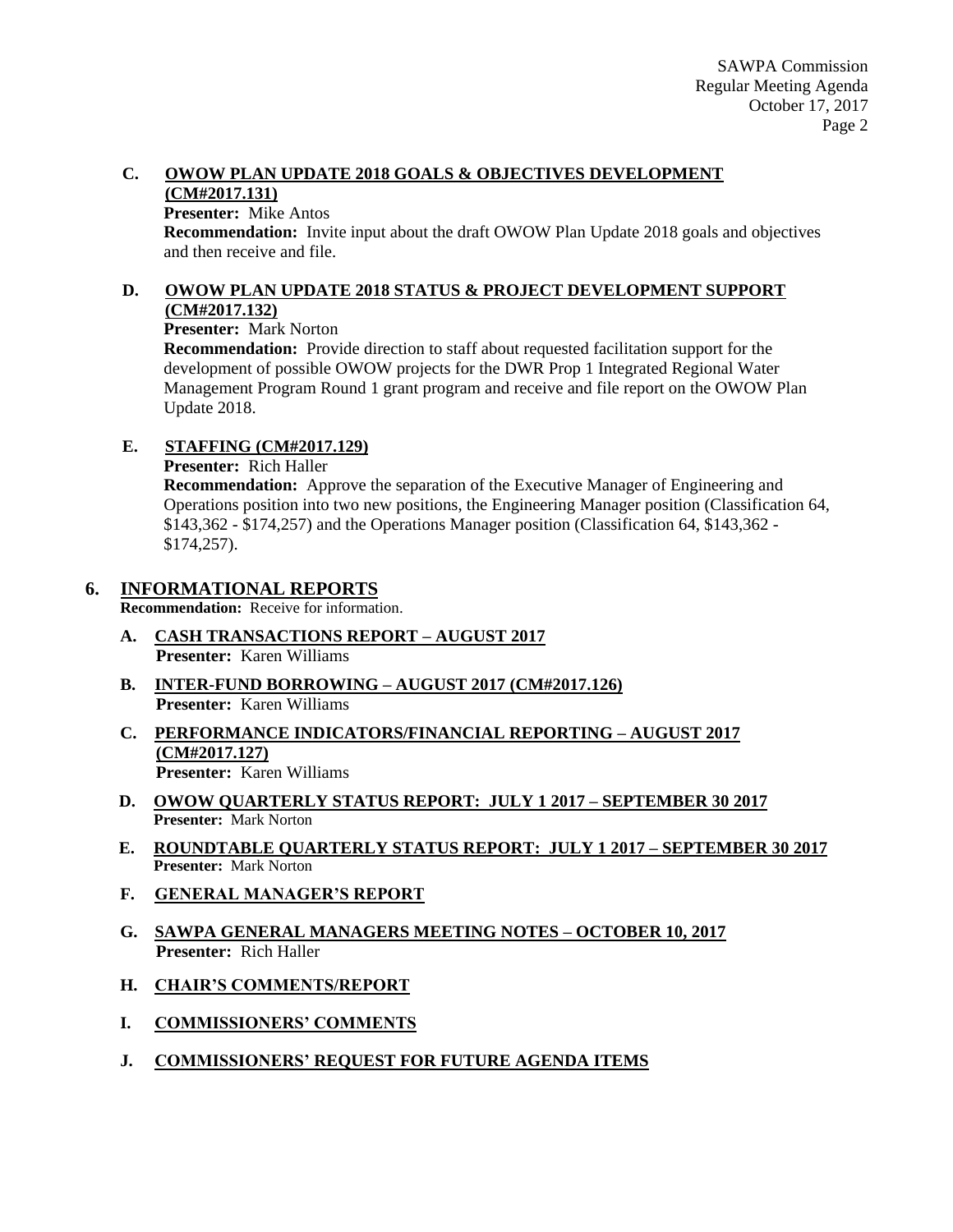## **7. CLOSED SESSION**

#### **A. CONFERENCE WITH LEGAL COUNSEL – EXISTING LITIGATION PURSUANT TO GOVERNMENT CODE SECTION 54956.9(d)(1)**

Name of Case: Spiniello Companies v. Charles King Company, Inc., Santa Ana Watershed Project Authority, The Ohio Casualty Insurance Company (Superior Court of Los Angeles BC616589)

# **B. PURSUANT TO GOVERNMENT CODE SECTION 54957.6 – CONFERENCE WITH LABOR NEGOTIATOR**

SAWPA Designated Representative: General Manager Richard E. Haller Non-Represented Employees: All SAWPA employees

# **8. ADJOURNMENT**

Americans with Disabilities Act: If you require any special disability related accommodations to participate in this meeting, please call (951) 354-4230 or email kberry@sawpa.org. Notification at least 48 hours prior to the meeting will enable staff to make reasonable arrangements to ensure accessibility for this meeting. Requests should specify the nature of the disability and the type of accommodation requested.

Materials related to an item on this agenda submitted to the Commission after distribution of the agenda packet are available for public inspection during normal business hours at the SAWPA office, 11615 Sterling Avenue, Riverside, and available a[t www.sawpa.org,](http://www.sawpa.org/) subject to staff's ability to post documents prior to the meeting.

#### **Declaration of Posting**

I, Kelly Berry, Clerk of the Board of the Santa Ana Watershed Project Authority declare that on Friday, October 13, 2017, a copy of this agenda has been uploaded to the SAWPA website at [www.sawpa.org](http://www.sawpa.org/) and posted in SAWPA's office at 11615 Sterling Avenue, Riverside, California.

/s/

Kelly Berry, CMC

\_\_\_\_\_\_\_\_\_\_\_\_\_\_\_\_\_\_\_\_\_\_\_\_\_\_\_\_\_\_\_\_\_\_\_\_\_\_\_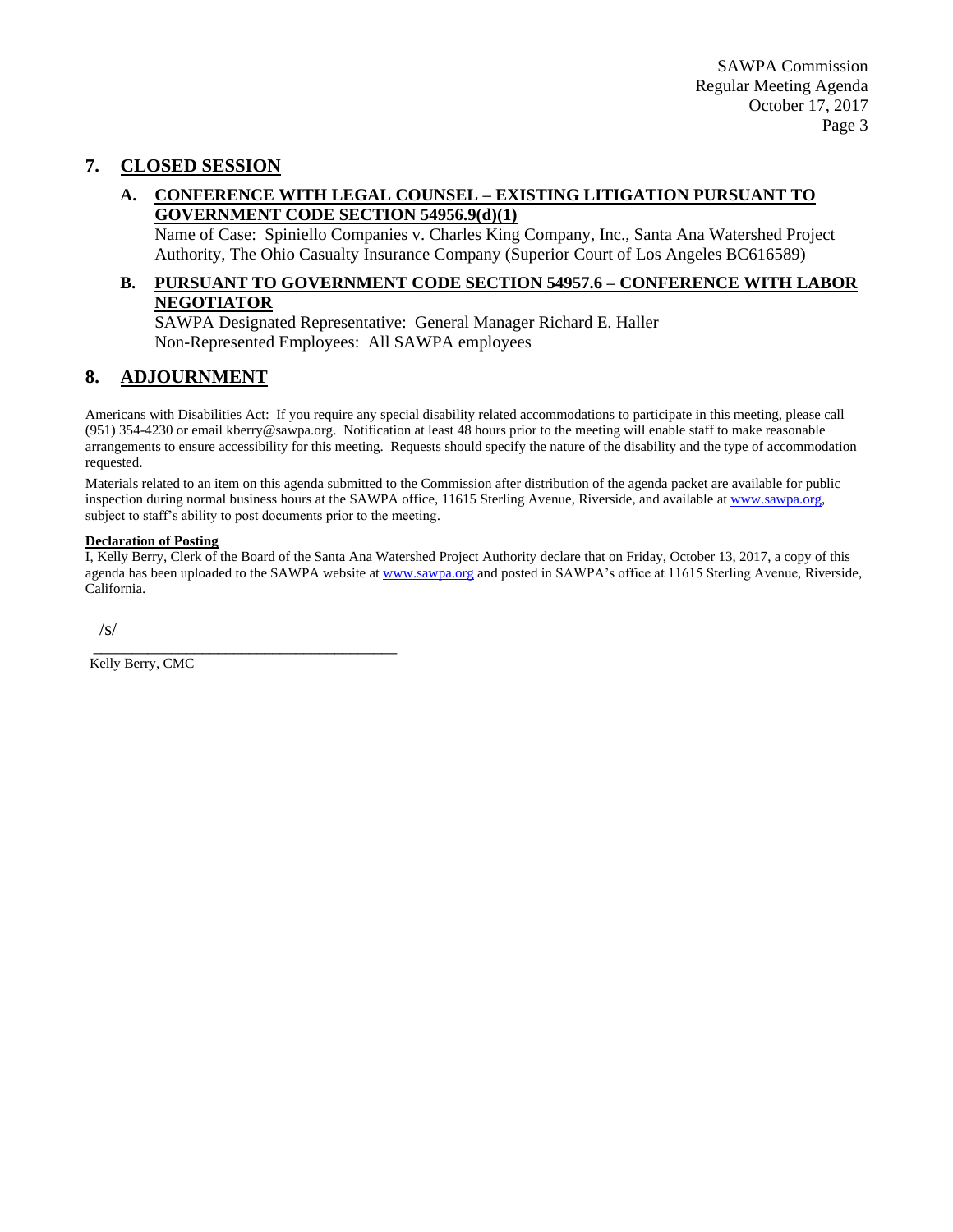#### **2017 SAWPA Commission Meetings | Events**

First and Third Tuesday of the Month; unless otherwise noticed, all Commission Workshops/Meetings begin at **9:30 a.m.** and are held at SAWPA.)

| <b>January</b>                              |                                                  | February        |                                   |
|---------------------------------------------|--------------------------------------------------|-----------------|-----------------------------------|
| 1/3/17                                      | <b>Commission Workshop</b>                       | 2/7/17          | <b>Commission Workshop</b>        |
| 1/10/17                                     | <b>Special Commission Meeting</b>                | 2/21/17         | <b>Regular Commission Meeting</b> |
| 1/17/17                                     | <b>Regular Commission Meeting</b>                |                 |                                   |
| <b>March</b>                                |                                                  | April           |                                   |
| 3/7/17                                      | <b>Commission Workshop</b>                       | 4/4/17          | <b>Commission Workshop</b>        |
| 3/21/17                                     | <b>Regular Commission Meeting</b>                | 4/18/17         | <b>Regular Commission Meeting</b> |
| May                                         |                                                  | June            |                                   |
| 5/2/17                                      | <b>Commission Workshop</b>                       | 6/6/17          | <b>Commission Workshop</b>        |
| 5/9 - 5/12 ACWA Spring Conference, Monterey |                                                  | 6/20/17         | <b>Regular Commission Meeting</b> |
| 5/16/17                                     | <b>Regular Commission Meeting</b>                |                 |                                   |
| 5/25/17                                     | <b>OWOW Conference [Ontario Convention Cntr]</b> |                 |                                   |
|                                             |                                                  |                 |                                   |
| <b>July</b>                                 |                                                  | August          |                                   |
| 7/4/17                                      | No Meeting (Independence Day)                    | 8/1/17          | <b>Commission Workshop</b>        |
| 7/18/17                                     | <b>Regular Commission Meeting</b>                | 8/15/17         | <b>Regular Commission Meeting</b> |
| 7/31/17                                     | <b>Special Commission Meeting</b>                | 8/17/17         | <b>Special Commission Meeting</b> |
| <b>September</b>                            |                                                  | October         |                                   |
| 9/5/17                                      | <b>Commission Workshop</b>                       | 10/3/17         | <b>Commission Workshop</b>        |
| 9/7/17                                      | <b>Special Commission Meeting</b>                | 10/17/17        | <b>Regular Commission Meeting</b> |
| 9/19/17                                     | <b>Regular Commission Meeting</b>                |                 |                                   |
| <b>November</b>                             |                                                  | <b>December</b> |                                   |
| 11/7/17                                     | <b>Commission Workshop</b>                       | 12/5/17         | <b>Commission Workshop</b>        |
| 11/21/17                                    | <b>Regular Commission Meeting</b>                | 12/19/17        | <b>Regular Commission Meeting</b> |